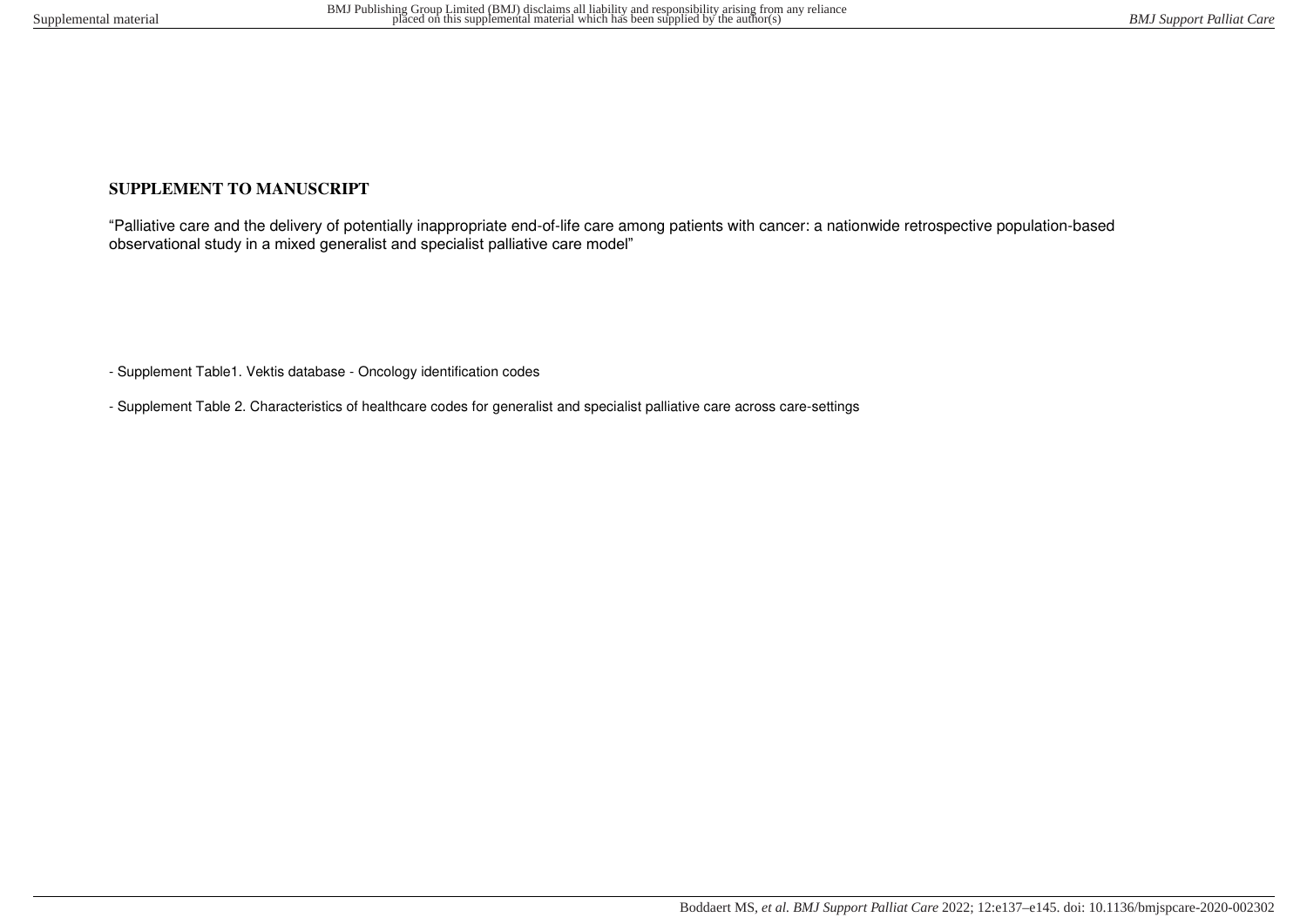|  |  | Supplement Table1. Vektis database - Oncology identification codes |
|--|--|--------------------------------------------------------------------|
|--|--|--------------------------------------------------------------------|

| <b>Oncology</b><br>identification | <b>Specialist</b><br>code | <b>Diagnostic</b><br>code | <b>Oncology</b><br>identification | <b>Specialist</b><br>code | <b>Diagnostic</b><br>code | <b>Oncology</b><br>identification       | <b>Specialist</b><br>code | <b>Diagnostic</b><br>code |
|-----------------------------------|---------------------------|---------------------------|-----------------------------------|---------------------------|---------------------------|-----------------------------------------|---------------------------|---------------------------|
|                                   |                           |                           |                                   | 0304                      | 0221                      |                                         | 0322                      | 1305                      |
| Cancer of breast                  |                           |                           |                                   | 0304                      | 0222                      |                                         | 0322                      | 1306                      |
|                                   | 0303                      | 0318                      | Cancer of<br>breast,              | 0304                      | 0223                      | Cancer of                               | 0322                      | 1307                      |
|                                   | 0313                      | 0811                      |                                   | 0304                      | 0224                      | other<br>respiratory &<br>intrathoracic | 0303                      | 0314                      |
|                                   | 0361                      | 0105                      | secondary                         | 0304                      | 0225                      |                                         | 0313                      | 0623                      |
|                                   |                           |                           |                                   | 0304                      | 0226                      |                                         | 0313                      | 0624                      |
|                                   |                           |                           |                                   | 0304                      | 0230                      |                                         | 0313                      | 0629                      |
|                                   |                           |                           |                                   |                           |                           |                                         | 0303                      | 0358                      |
|                                   | 0303                      | 0313                      |                                   | 0316                      | 6119                      |                                         | 0301                      | 0358                      |
|                                   | 0313                      | 0621                      |                                   | 0303                      | 0352                      |                                         | 0302                      | 0019                      |
|                                   | 0313                      | 0622                      |                                   | 0303                      | 0363                      |                                         | 0302                      | 0020                      |
|                                   | 0322                      | 1303                      |                                   | 0305                      | 1150                      |                                         | 0302                      | 0021                      |
|                                   | 0322                      | 1304                      |                                   | 0305                      | 1199                      |                                         | 0302                      | 0040                      |
|                                   | 0328                      | 1210                      |                                   | 0316                      | 6115                      |                                         | 0302                      | 0041                      |
|                                   | 0328                      | 1220                      |                                   | 0316                      | 6120                      |                                         | 0302                      | 0042                      |
|                                   | 0328                      | 1230                      |                                   | 0307                      | OM <sub>17</sub>          |                                         | 0302                      | 0060                      |
|                                   | 0328                      | 1240                      |                                   | 0361                      | 0111                      |                                         | 0302                      | 0061                      |
| Cancer of                         | 0328                      | 1250                      |                                   | 0313                      | 0899                      |                                         | 0302                      | 0062                      |
|                                   | 0328                      | 1270                      | Cancer, other                     | 0303                      | 0359                      | Cancer of<br>Head & Neck                | 0302                      | 0063                      |
| bronchus, lung                    | 0328                      | 1310                      | & unspecified                     | 0318                      | 0906                      |                                         | 0302                      | 0064                      |
|                                   | 0328                      | 1340                      | primary                           | 0335                      | 0211                      |                                         | 0302                      | 0065                      |
|                                   | 0328                      | 1430                      |                                   | 0361                      | 0109                      |                                         | 0302                      | 0066                      |
|                                   | 0328                      | 1440                      |                                   | 0389                      | 0100                      |                                         | 0302                      | 0067                      |
|                                   | 0328                      | 1460                      |                                   | 0308                      | 1145                      |                                         | 0302                      | 0068                      |
|                                   | 0328                      | 1470                      |                                   | 0308                      | 1150                      |                                         | 0302                      | 0069                      |
|                                   | 0328                      | 1510                      |                                   | 0313                      | 0243                      |                                         | 0302                      | 0072                      |
|                                   | 0328                      | 1530                      |                                   | 0313                      | 0263                      |                                         | 0302                      | 0084                      |
|                                   | 0328                      | 1595                      |                                   | 0313                      | 0264                      |                                         | 0303                      | 0306                      |
|                                   | 0328                      | 1420                      |                                   | 0303                      | 0301                      |                                         | 0303                      | 0354                      |
|                                   | 0361                      | 0103                      |                                   |                           |                           |                                         | 0313                      | 0801                      |
|                                   |                           |                           |                                   |                           |                           |                                         | 0361                      | 0101                      |
|                                   | 0303                      | 0367                      |                                   | 0303                      | 0333                      |                                         | 0303                      | 0357                      |
|                                   | 0313                      | 0955                      |                                   | 0303                      | 0347                      | Cancer of<br>other GI<br>organs,        | 0303                      | 0331                      |
| Cancer of liver &                 | 0316                      | 6118                      | Cancer of                         | 0313                      | 0927                      |                                         | 0318                      | 0810                      |
| bile duct                         | 0318                      | 0712                      | colon                             | 0318                      | 0607                      |                                         | 0361                      | 0102                      |
|                                   | 0318                      | 0735                      |                                   | 0318                      | 0610                      | peritoneum                              | 0303                      | 0349                      |
|                                   | 0303                      | 0348                      |                                   |                           |                           |                                         | 0313                      | 0979                      |
|                                   | 0303                      | 0346                      |                                   | 0303                      | 0319                      |                                         | 0303                      | 0332                      |
| Cancer of                         | 0313                      | 0914                      | Cancer of                         | 0313                      | 0904                      | Cancer of                               | 0313                      | 0964                      |
| stomach                           | 0318                      | 0407                      | esophagus                         | 0318                      | 0307                      | pancreas                                | 0318                      | 0755                      |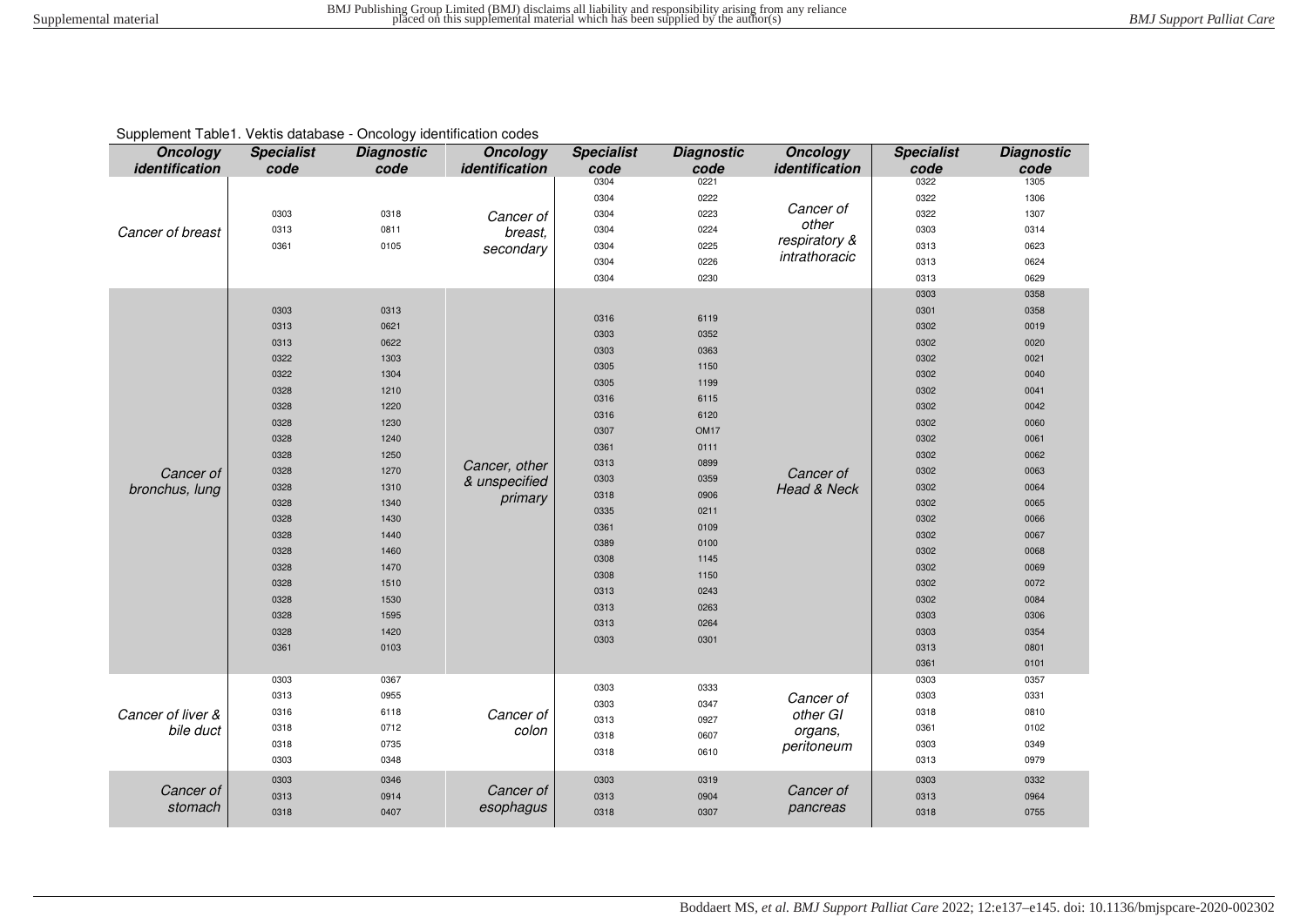| Cappionioni Table II Tonno adiabacc<br><b>Oncology</b><br>identification | <b>Specialist</b><br>code                                                            | <b>Diagnostic</b><br>code                                                            | shootogy radinmodeler coaco (commissa)<br><b>Oncology</b><br>identification | <b>Specialist</b><br>code                                                            | <b>Diagnostic</b><br>code                                                            | <b>Oncology</b><br>identification    | <b>Specialist</b><br>code                                                            | <b>Diagnostic</b><br>code                                                            |
|--------------------------------------------------------------------------|--------------------------------------------------------------------------------------|--------------------------------------------------------------------------------------|-----------------------------------------------------------------------------|--------------------------------------------------------------------------------------|--------------------------------------------------------------------------------------|--------------------------------------|--------------------------------------------------------------------------------------|--------------------------------------------------------------------------------------|
| Cancer of<br>rectum & anus                                               | 0303<br>0303                                                                         | 0334<br>0335                                                                         | Cancer of<br>thyroid                                                        | 0303<br>0313<br>0313                                                                 | 0303<br>0214<br>0291                                                                 | Melanoma                             | 0302<br>0303<br>0313                                                                 | 0001<br>0350<br>0842                                                                 |
| Cancer of<br>female genital<br>organs                                    | 0307<br>0313<br>0307<br>0307<br>0307<br>0307<br>0307<br>0307<br>0313<br>0313<br>0361 | 0M13<br>0822<br>0M14<br>0M15<br>0M16<br>0M99<br>0M11<br>0M12<br>0821<br>0823<br>0106 | Cancer of                                                                   | 0330<br>0304<br>0308<br>0308<br>0308<br>0308<br>0308<br>0308<br>0308<br>0308         | 9921<br>0353<br>1101<br>1105<br>1110<br>1115<br>1120<br>1125<br>1130<br>1135         | Cancer of<br>brain &                 | 0316<br>0316<br>0327<br>0330<br>0330<br>0330<br>0330<br>0330<br>0330<br>0330         | 3505<br>6113<br>0316<br>0201<br>0202<br>0204<br>0211<br>0212<br>0213<br>0221<br>0222 |
| Cancer of male<br>genital organs &<br>prostate                           | 0306<br>0306<br>0306<br>0306<br>0313<br>0306<br>0306<br>0306<br>0313<br>0361         | 0050<br>0060<br>0069<br>0092<br>0831<br>0040<br>0045<br>0048<br>0832<br>0107         | brain &<br>nervous<br>system                                                | 0308<br>0308<br>0308<br>0308<br>0308<br>0308<br>0308<br>0308<br>0308<br>0308<br>0313 | 1140<br>1810<br>2101<br>2105<br>2110<br>2115<br>2120<br>2125<br>2130<br>3101<br>0802 | nervous<br>system<br>(cont'd)        | 0330<br>0330<br>0330<br>0330<br>0330<br>0330<br>0330<br>0330<br>0330<br>0330<br>0361 | 0223<br>0231<br>0232<br>0233<br>0241<br>0242<br>0243<br>0251<br>0299<br>0108         |
| Cancer of bone<br>& connective<br>tissue                                 | 0305<br>0313<br>0313<br>0316<br>0361                                                 | 1140<br>0841<br>0843<br>6107<br>0104                                                 | Cancer of<br>kidney & renal<br>pelvis                                       | 0306<br>0303<br>0306<br>0306<br>0313<br>0316                                         | 0025<br>0370<br>0010<br>0016<br>0834<br>6116                                         | Cancer of<br>other urinary<br>organs | 0306<br>0306<br>0306<br>0313<br>0313                                                 | 0020<br>0070<br>0078<br>0833<br>0839                                                 |
| Cancer of<br>bladder                                                     | 0306<br>0306                                                                         | 0030<br>0084                                                                         | Secondary<br>malignancies                                                   | 0303<br>0305<br>0322<br>0330                                                         | 0360<br>1110<br>1308<br>0203                                                         | Other<br>oncological<br>diseases     | 8418                                                                                 | 0513                                                                                 |
| Pain, due to<br>malignancy                                               | 0324                                                                                 | 0715                                                                                 |                                                                             |                                                                                      |                                                                                      |                                      |                                                                                      |                                                                                      |

## Supplement Table1. Vektis database - Oncology identification codes (continued)